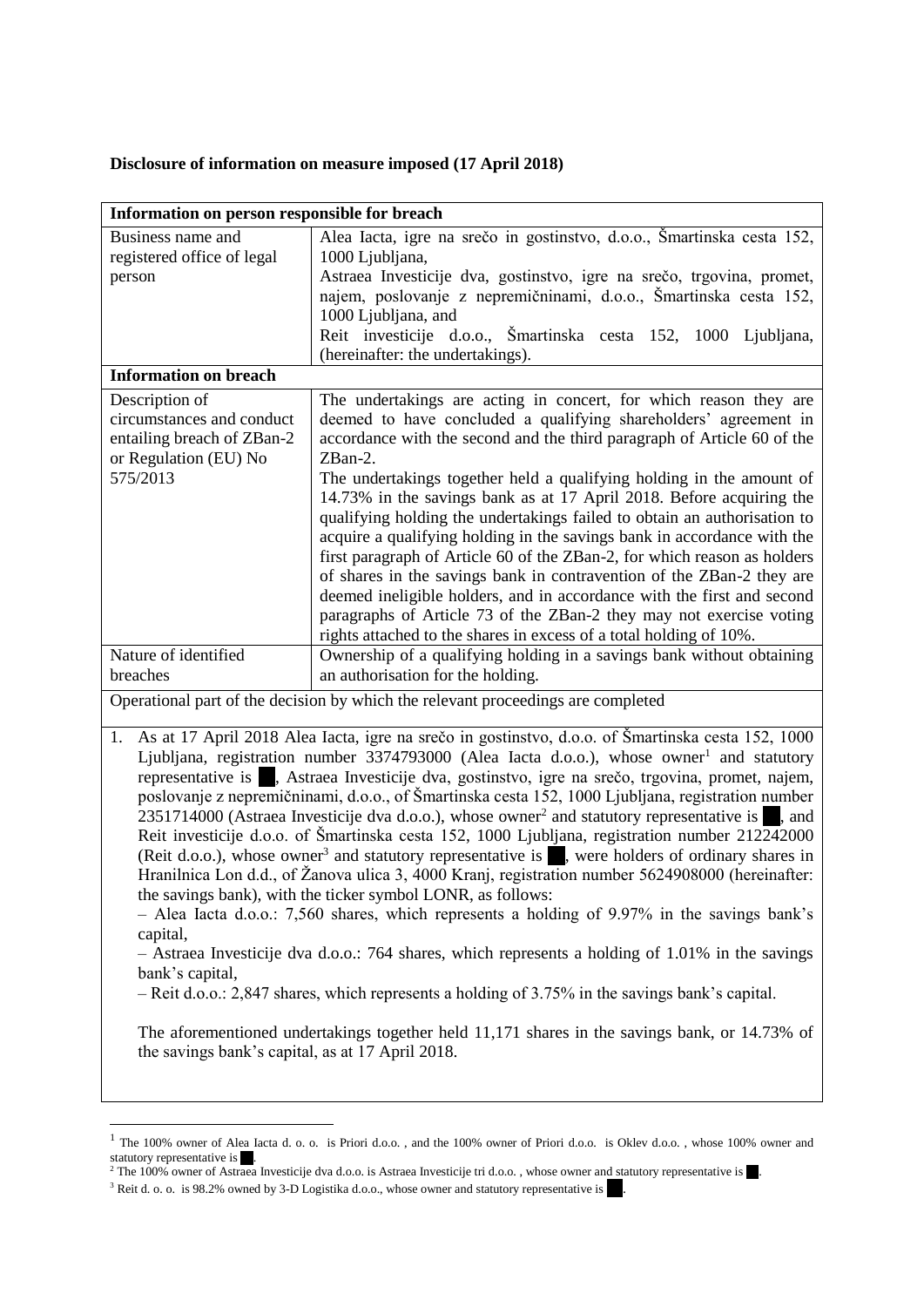## 2. Alea Iacta d.o.o., Astraea Investicije dva d.o.o. and Reit d.o.o., because of the following:

- their owners are related as follows:  $\bullet$  is the father of  $\bullet$  (close family member), and  $\bullet$  is the son of the cousin of  $\blacksquare$ .
- they use the same sources of financing: Reit d.o.o. provided funds in the amount of EUR 336,000 on 6 January 2017 to Alea Iacta d.o.o. for financing the purchase of shares in the savings bank, and cash in the amount of EUR 50,000 on 23 October 2017 to  $\blacksquare$  for financing the purchase of shares in the savings bank on behalf of Alea Iacta Alea Iacta d.o.o.,
- authorised to act as proxy for Astraea Investicije dva d. o. o. at the savings bank's 32<sup>nd</sup> general meeting of 14 December 2017,
- the undertakings voted in concert on all agenda items at the 32. general meeting of 14 December 2017,
- until 4 July 2016 ... was the statutory representative of 3-D Logistika, which is the majority owner of Reit d.o.o., and since 4 July 2016  $\blacksquare$  has been its statutory representative,
- the owner and statutory representative of 3-D Logistics is  $\blacksquare$ , 3-D Logistics is the owner of Adriatic Invest, holdings and investments d.o.o., Šmartinska cesta 152, 1000 Ljubljana, registration number 3291367000, with statutory representative.
- on 27 November 2017 Alea Iacta d.o.o. reduced its holding by 350 shares, while Reit d.o.o. increased its holding by the same number of shares (350) on the same day,
- is statutory representative of the undertaking Zabavna znanost, laserske igre in druge dejavnosti za sprostitev, d.o.o., Šmartinska 152, Ljubljana, registration number 2118769000, owner of the undertaking Zabavna znanost, d. o. o. is SOUTH EUROPE CAPITAL INC., AKARA BLDG., 24 DE CASTRO STREET WICKHAMS CAY I, ROAD TOWN, TORTOLA, Virgin Islands owned by:
- the undertaking Zabavna znanost, d.o.o., with  $\blacksquare$  as the statutory representative since 2 October 2017 is the owner of the undertaking Kolosej Celje, družba za prikazovanje filmov d.o.o., Opekarniška cesta 9, 3000 Celje, registration number 1872257000, represented by ..;

are acting in concert in accordance with the second and third paragraphs of Article 60 of the ZBan-2 in conjunction with Article 2 of the Regulation on the application of the Joint Guidelines on the prudential assessment of acquisition and increases of qualifying holdings in the financial sector and Point 4, Chapter 1 of Title II of the Joint Guidelines on the prudential assessment of acquisitions and increases of qualifying holdings in the financial sector, issued by the European Banking Authority on 20 December 2016, for which reason they are deemed to have concluded a qualifying shareholders' agreement.

- 3. The undertakings referred to in point 1 of this order, which together held a qualifying holding in the amount of 14.73% in the savings bank as at 17 April 2018, failed to obtain an authorisation to acquire a qualifying holding in the savings bank before acquiring the qualifying holding in accordance with the Article 60 of the ZBan-2, for which reason as holders of shares in the savings bank in contravention of the ZBan-2 they are deemed ineligible holders, and in accordance with the first and second paragraphs of Article 73 of the ZBan-2 they may not, by law, exercise voting rights attached to the shares in excess of a total holding of 10%.
- 4. Because the undertakings, as ineligible holders, failed to submit, within one month from the date they started to act in concert or from the date on which they entered into a shareholders' agreement, that is, the acquisition of the shares of the savings bank or, not later than 14 December 2017, a request for the granting of an authorisation to acquire a qualifying holding in the savings bank, Bank of Slovenija in accordance with the first paragraph of Article 267 of the ZBan-2 is issuing them with an order to dispose of the shares that they hold in contravention of the ZBan-2.